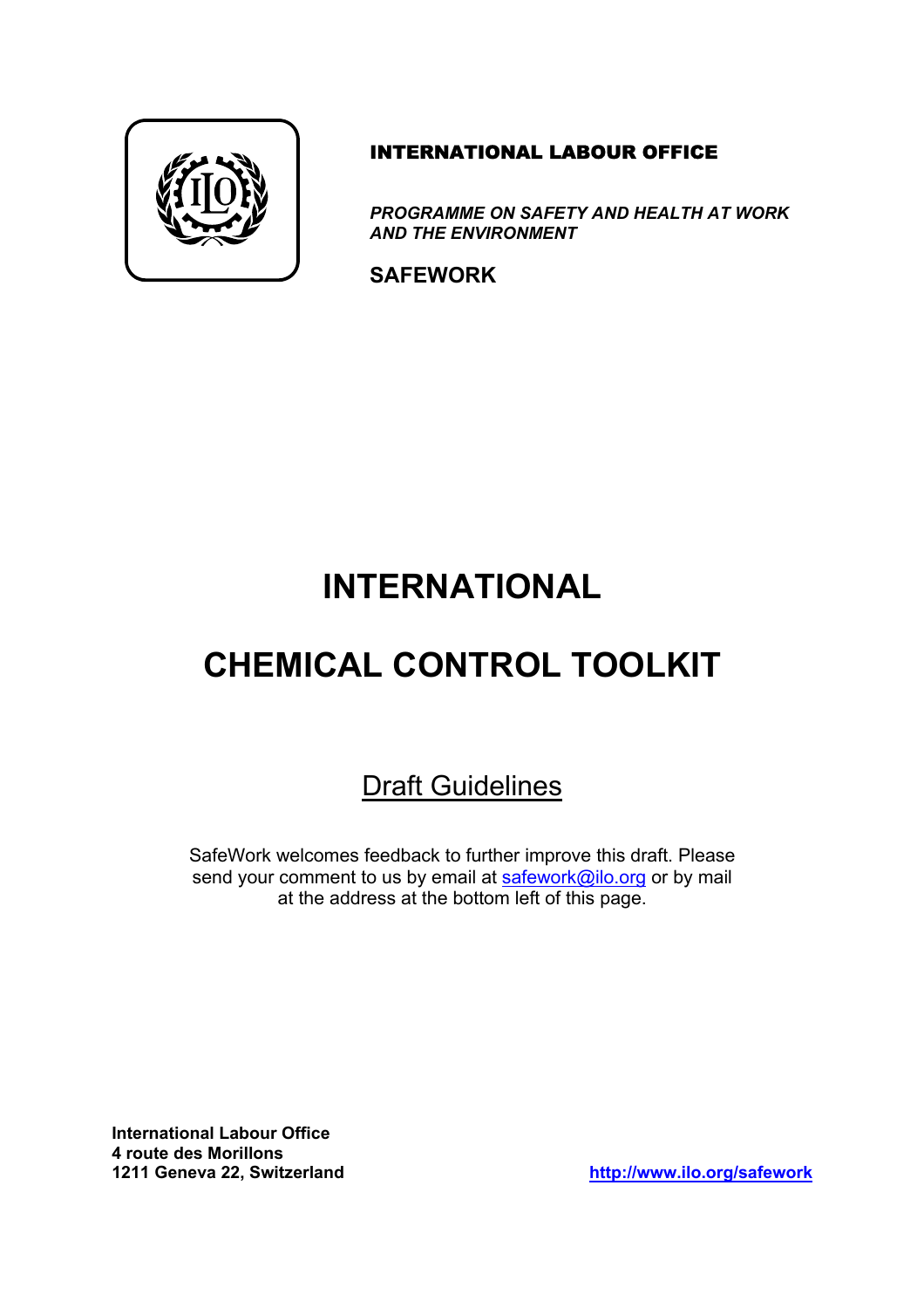## **Foreword**

The present guidelines outline a scheme for a Workplace Chemicals Control Tool Kit (CCTK) designed for small and medium sized enterprises (SMEs) in developing countries. It has been developed by a team of occupational hygienists assembled by the International Occupational Hygiene Association (IOHA) with representatives from Great Britain, USA, Australia, Southern Africa and Asia. The COSHH Essentials<sup>1</sup>, developed by the United Kingdom's Health and Safety Executive (HSE) to facilitate small business compliance with the UK regulations on control of substances hazardous to health, have been used as a model for developing the CCTK). It is important to note that this document presents a preliminary version of the Guidelines and that additional work is being undertaken by a group of international experts to test and validate the proposed control measures and the selection procedure. The Guidelines should therefore be considered as a model to be improved and should be used with caution.

The secretariat for the team of experts has been provided by the Health and Safety Executive (HSE) in Great Britain. The team included the following experts: Steve Maidment (HSE/BIOH, UK); Noel Tresider (AIOH, South Africa); Rob Ferries (AIOH, South Africa); Richard Gillis (AIOH, representing South East Asia employers); Jerry Lynch (AIHA, USA); Carole Sullilvan (HSE, UK Secretariat); Isaac Obadia (ILO SafeWork)

The main target audience was identified as requiring simple and practical guidance on how to prevent and reduce the risks from chemicals at work. A generic risk assessment based on the Globally Harmonised System for the Classification and Labelling of Chemicals  $(GHS)^2$  $(GHS)^2$ defined exposure conditions has been developed to lead the user to an appropriate approach to control. This approach to control, supported by a series of task guidance sheets is believed to offer a simple and practical means of achieving the objective. To facilitate translation of the toolkit into many languages, the task guidance sheets have been developed using a glossary.

The Tool Kit is designed to identify control solutions that provide health protection for the large majority of the working population . However, within any population there will be susceptible groups of individuals such as young and aged workers, as well as child bearing age orpregnant women who may require additional protection when exposed to specific hazardous materials. For these susceptible groups a more precautionary approach may be prudent and contact with hazardous substance of concern either avoided or a greater degree of control provided. This additional control could be provided by adopting a more rigorous control approach that the standard recommendation from the Tool Kit.

Whilst primarily developed for the workplace control of risks to health from airborne contaminants arising from the handling of supplied chemicals, it is recognised that chemicals can also present a risk to safety (fire and explosion) and a risk to the environment. The toolkit has been developed to provide basic advice on the control of these additional risks, but would benefit from future development work in these areas.

Because of the widespread use of pesticides in developing countries, the toolkit includes a direct link from pesticide use to a series of pesticide task guidance sheets, avoiding the use of the risk assessment scheme for these chemical. This should greatly simplify the operation of the toolkit for pesticide users.

 $\overline{a}$ 

<span id="page-1-0"></span><sup>&</sup>lt;sup>1</sup> [http://www.coshh-essentials.org.uk](http://www.coshh-essentials.org.uk/)

<span id="page-1-1"></span><sup>&</sup>lt;sup>2</sup> http://www.unece.org/trans/danger/publi/ghs/ghs.html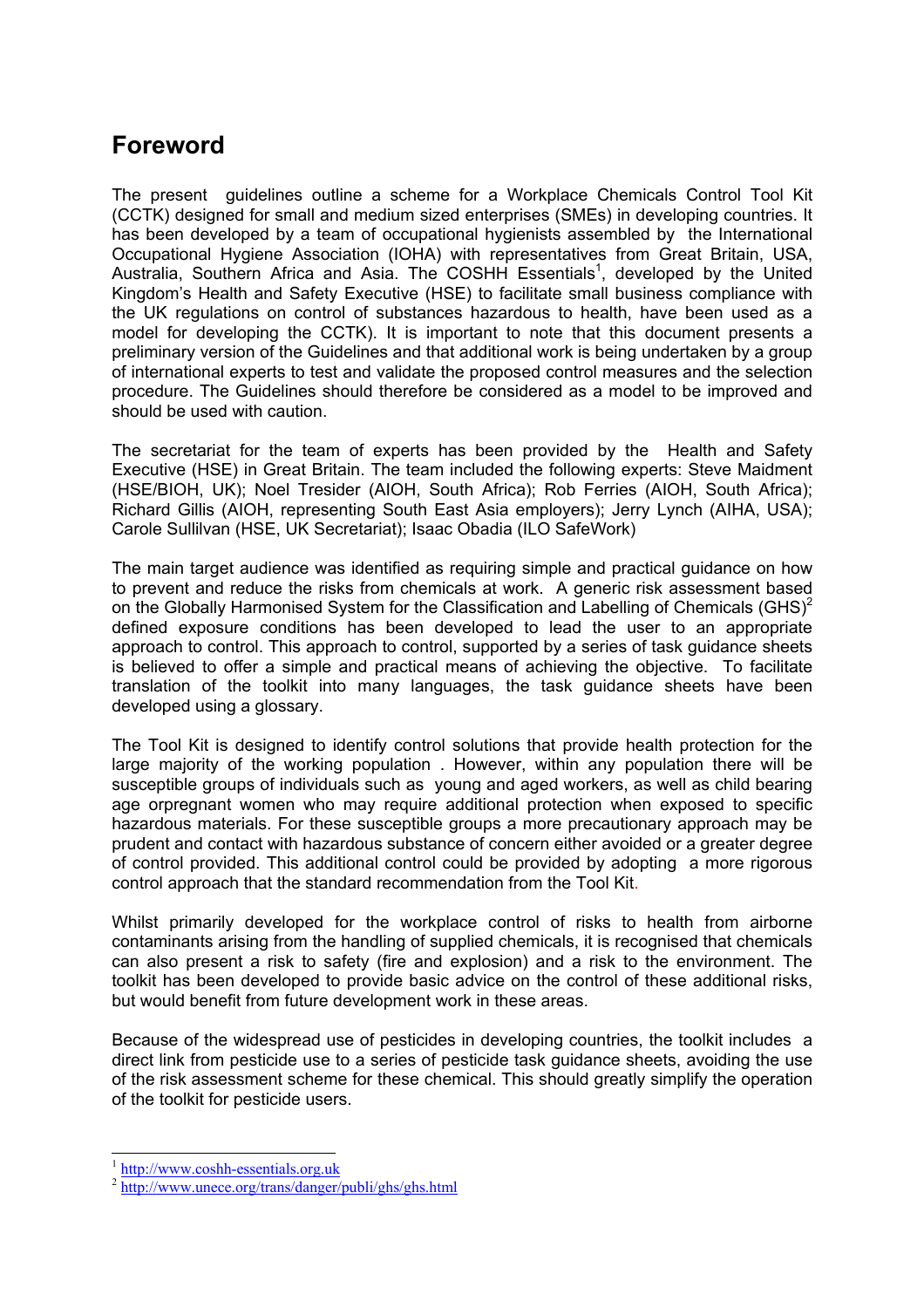#### **INTERNATIONAL CHEMICAL CONTROL TOOLKIT**

| <b>CONTENTS</b> |                                                                                                                | Page           |
|-----------------|----------------------------------------------------------------------------------------------------------------|----------------|
| Foreword        |                                                                                                                | $\overline{2}$ |
| Scope           |                                                                                                                | 3              |
| Stage 1         | <b>Hazard classification</b><br>Common solvents<br><b>Pesticides</b><br>Default rules<br>Safety<br>Environment | 3              |
| Stage 2         | Scale of use                                                                                                   | 5              |
| Stage 3         | Ability to become airborne<br>Solids<br>Liquids                                                                | 5              |
| Stage 4         | Selection of control approach                                                                                  | 6              |
| Stage 5         | Find the task guidance sheet                                                                                   | $\overline{7}$ |
| <b>ANNEX1</b>   | <b>Checklist</b>                                                                                               | 11             |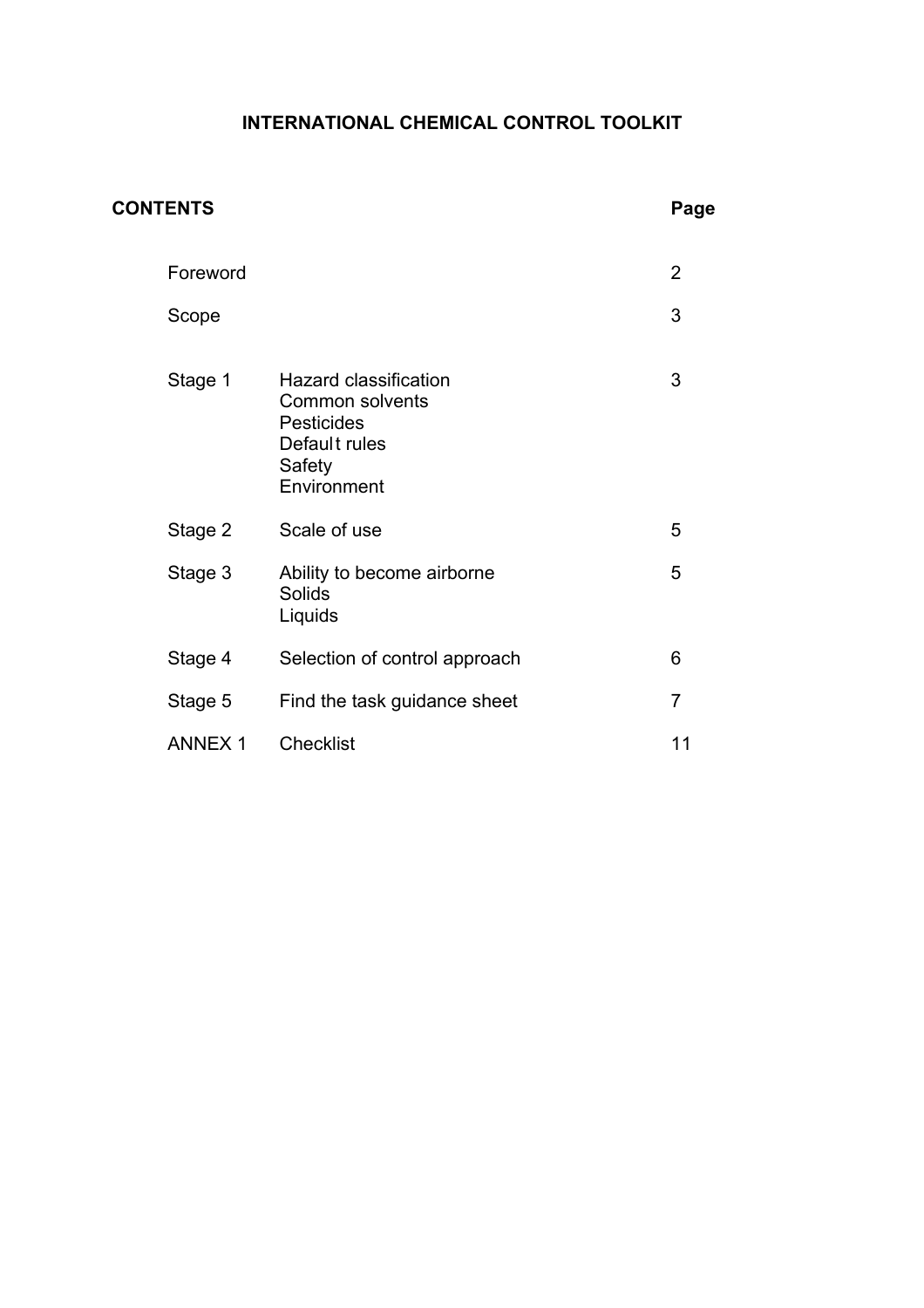# **SCOPE**

- 1. Many substances that are used regularly at work will contain chemicals, which if not handled correctly can cause harm. These substances can be solids or liquids and include paints, varnishes, glues, printing inks, cleaning fluids, fuels, fertilisers, feed additives and pesticides as well as the substances that are used in the more established chemical factories. This toolkit gives advice on how these chemicals can be safely handled providing the material supplied has been classified and has the classification on the product label or safety data sheet. The toolkit does not generally apply to process generated dusts and fumes as these are not classified, although many of the solutions described in the toolkit can be successfully be used to control these problems.
- 2. This toolkit is designed to provide health protection for the large majority of the population regardless of ethnic origin. However within any population there will be susceptible groups of individuals such as children or pregnant women who may require additional protection when exposed to specific hazardous materials. For these susceptible groups a more precautionary approach may be prudent and contact with hazardous substance of concern should either be avoided or a greater degree of control provided. This additional control could be provided by adopting a more rigorous control approach that the standard recommendation from the toolkit.
- 3. To operate the toolkit, five stages have to be followed. Information gathered for each stage is compiled on a Check Sheet as shown in Annex 1. The following pages have instructions which tell you how to do each stage:
	- **Stage 1** Find the hazard classification and match it to a hazard group using the table supplied
	- **Stage 2** Find out how much of the substance you are going to use
	- **Stage 3** Find out how much of the substance is going to get into the air
	- **Stage 4** Find the control approach
	- **Stage 5** Find the task-specific control guidance sheet(s)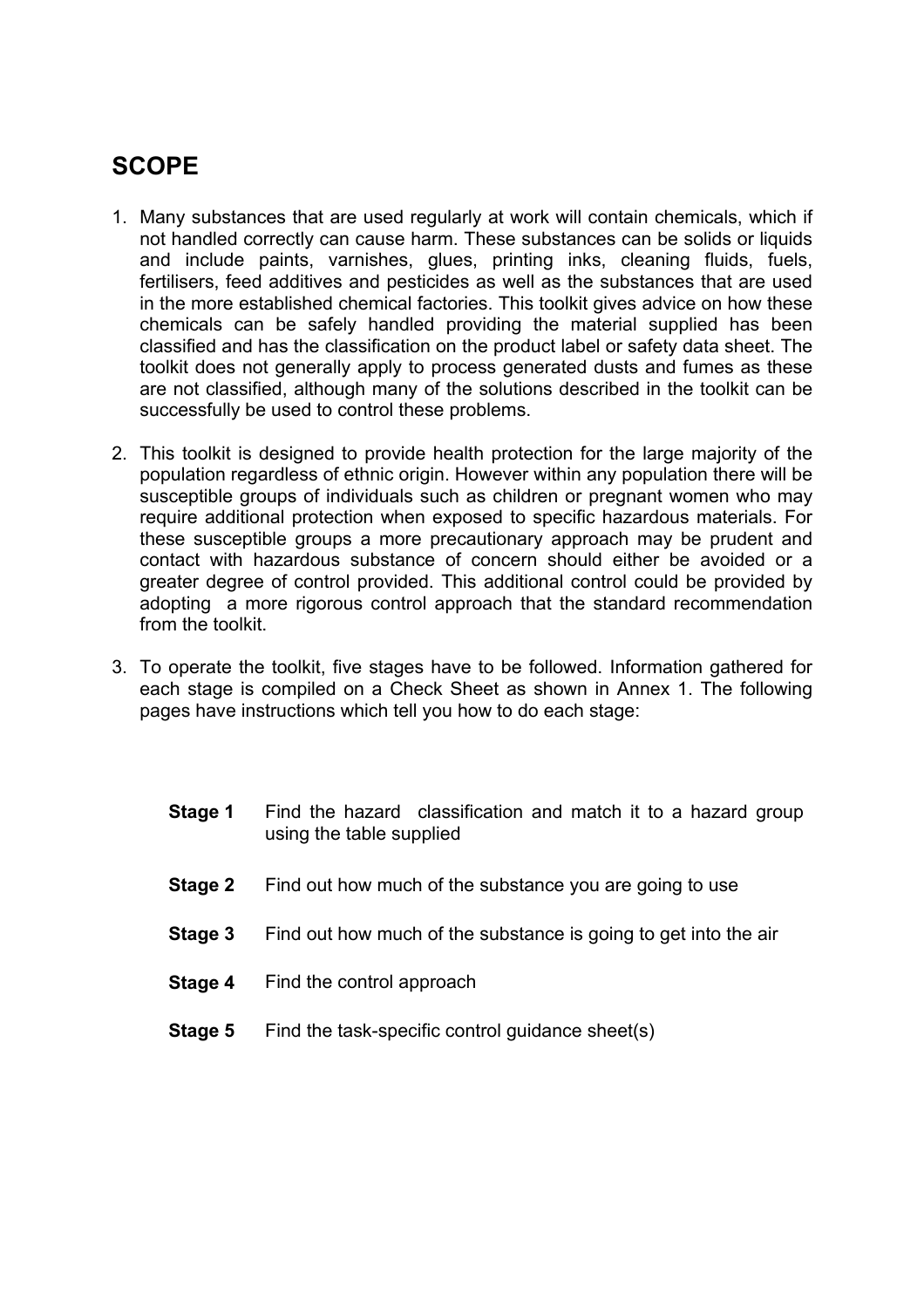## **Stage 1 Hazard classification**

- 4. Different substances can harm you in different ways, and some are more poisonous or can cause more harm than others. For example, some substances will only cause minor irritation to your eyes or throat, whilst other substances can make it more difficult to breathe or can kill you. Some effects will be obvious straight away, whilst other effects will take many years to appear. It is important that all these effects are controlled, but substances which can cause more serious effects will need a greater degree of control than less harmful substances.
- 5. Substances are placed into six different groups. Five groups, from group A to group E tell you how dangerous it is to breathe the substance in. Group A is the safest and group E the most dangerous. The sixth group, group S tells you if it is dangerous to get the substance on the skin or in your eyes. Can you use a substance in a safer hazard group?

To find which hazard groups apply to the substances you use, follow the three simple steps described below.

- **Step 1** Table 1 contains a list of common solvents and their hazard groups. If the solvent you use is in Table 1, read off its hazard group or groups and record them on the check sheet.
- **Step 2** If the substance is not listed in Table 1, is it a pesticide? If it is, record this on the check sheet and go straight to Step 5 to find the task sheets you need
- **Step 3** If the substance has not been identified by either of the above steps, find the substances classification information from the safety data sheet (SDS) or product label. Compare this information against the information in Table 2 and exactly match the classification data against the data for each hazard group A to E. An exact match identifies the appropriate hazard group for inhalation. Then check the classification against the data for hazard group S to see if the substance also falls into hazard group S. A substance can be in both an inhalation hazard group (A - E) and the Skin (S) group. Record the hazard group or groups on the check sheet. *(Currently Table 2 has information to allow either the GHS classification system or the EU R-phrase classification system to be used. The scheme will be simplified if only one classification is used or if the hazard group is provided by the supplier as essential labelling or SDS information.)*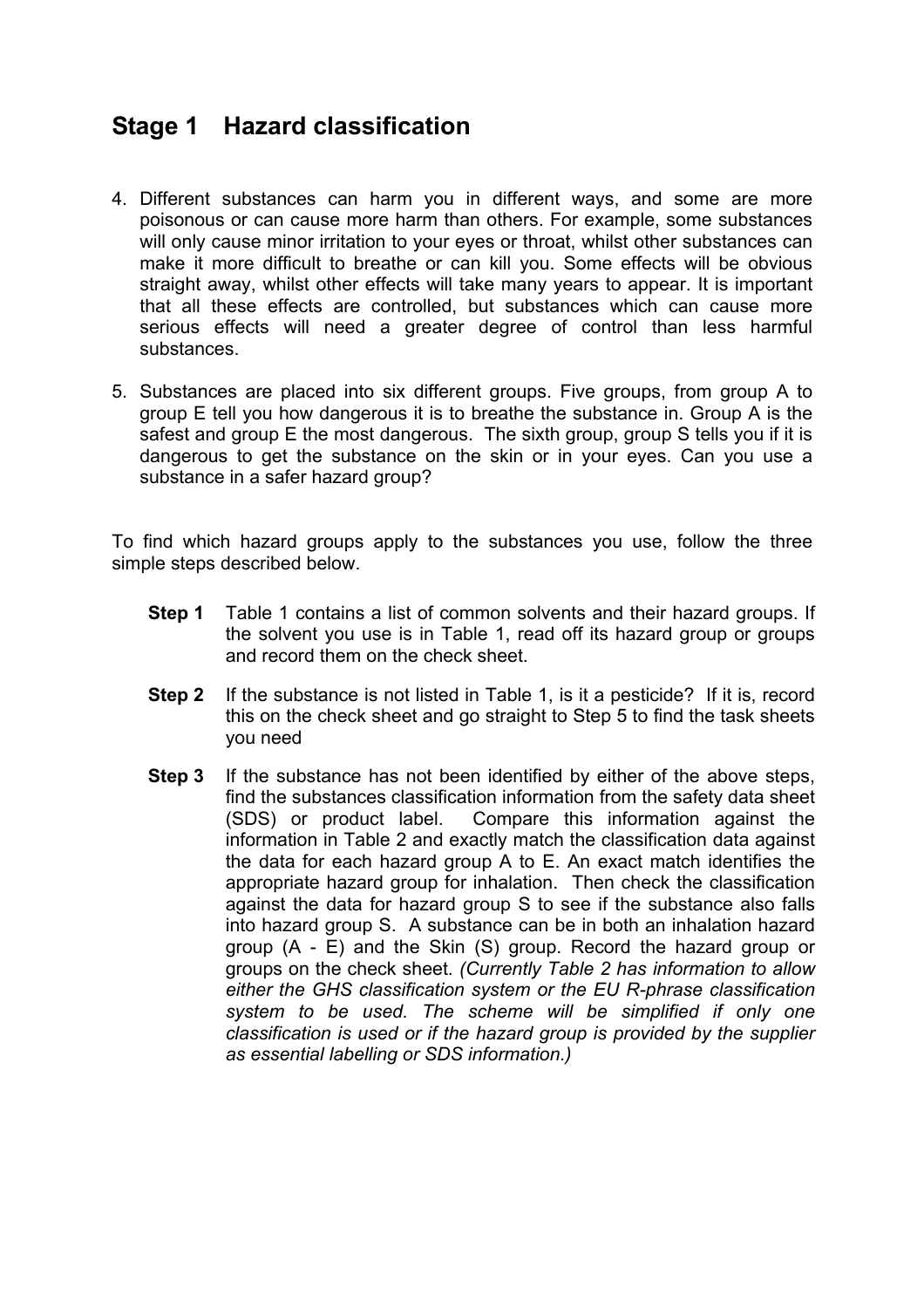| <b>Substance</b>                 | <b>Hazard group</b> | <b>Volatility</b> |
|----------------------------------|---------------------|-------------------|
| Acetone                          | A & S               | Medium            |
| <b>Butyl acetate</b>             | A & S               | Medium            |
| <b>Diesel</b>                    | <b>B&amp;S</b>      | Low               |
| Ethyl acetate                    | A & S               | Medium            |
| Hexane                           | <b>B&amp;S</b>      | Medium            |
| Isopropyl alcohol                | A & S               | Medium            |
| Methanol                         | C & S               | Medium            |
| Methyl ethyl ketone              | A & S               | Medium            |
| Methyl isobutyl ketone           | <b>B&amp;S</b>      | Medium            |
| Paraffin (Kerosene)              | A & S               | Low               |
| Perchloroethylene                | C & S               | Medium            |
| Petrol                           | <b>B&amp;S</b>      | High              |
| Toluene                          | <b>B&amp;S</b>      | Medium            |
| Trichloroethylene                | C & S               | Medium            |
| White spirit (Mineral<br>spirit) | <b>B&amp;S</b>      | Low               |
| Xylene                           | A & S               | Medium            |

*Table 1: Hazard group identification for common solvents.*

| <b>Hazard</b><br>Group | <b>EU R-Phrases</b>                                                          | <b>GHS hazard classification</b><br>(class/level)                                                                                                                                                                                                                                                     |
|------------------------|------------------------------------------------------------------------------|-------------------------------------------------------------------------------------------------------------------------------------------------------------------------------------------------------------------------------------------------------------------------------------------------------|
| A                      | R36, R38, R65, R66<br>All dusts and vapours not allocated<br>to another band | Acute toxicity (lethality), any route, class 5<br>Skin irritancy class 2 or 3<br>Eye irritancy class 2<br>All dusts and vapours not allocated to another<br>band                                                                                                                                      |
| В                      | R20/21/22, R40/20/21/22, R33, R67                                            | Acute toxicity (lethality), any route, class 4<br>Acute toxicity (systemic), any route, class 2                                                                                                                                                                                                       |
|                        | R23/24/25, R34, R35, R37,<br>R39/23/24/25, R41, R43,<br>R48/20/21/22         | Acute toxicity (lethality), any route, class 3<br>Acute toxicity (systemic), any route, class 1<br>Corrosivity, subclass 1A, 1B or 1C<br>Eye irritancy class 1<br>Respiratory system irritancy (GHS criteria to be<br>agreed)<br>Skin sensitisation<br>Repeated exposure toxicity, any route, class 2 |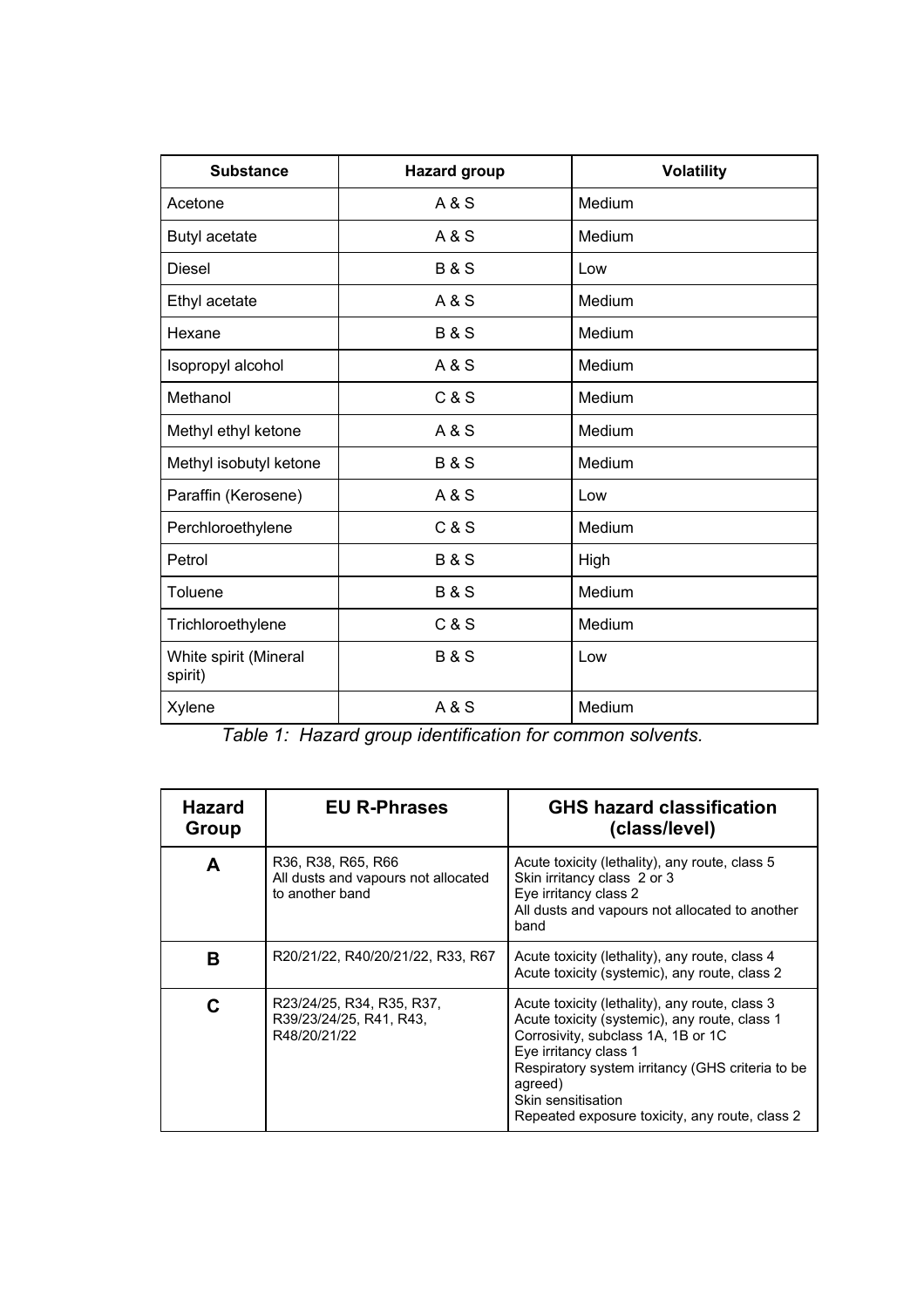| n                               | R48/23/24/25, R26/27/28,<br>R39/26/27/28, R40 Carc. Cat. 3,<br>R60, R61, R62, R63, R64         | Acute toxicity (lethality), any route,<br>class 1 or 2<br>Carcinogenicity class 2<br>Repeated exposure toxicity, any route,<br>class 1<br>Reproductive toxicity class 1 or 2                                                                                                                                    |
|---------------------------------|------------------------------------------------------------------------------------------------|-----------------------------------------------------------------------------------------------------------------------------------------------------------------------------------------------------------------------------------------------------------------------------------------------------------------|
| F.                              | R42, R45, R46, R49, R68                                                                        | Mutagenicity class 1 or 2<br>Carcinogenicity class 1<br>Respiratory sensitisation                                                                                                                                                                                                                               |
| S<br>skin and<br>eye<br>contact | R21, R24, R27, R34, R35, R36,<br>R38, R39/24, R39/27, R40/21, R41,<br>R43, R48/21, R48/24, R66 | Acute toxicity (lethality), dermal only,<br>class 1, 2, 3 or 4<br>Acute toxicity (systemic), dermal only,<br>class $1$ or $2$<br>Corrosivity, subclass 1A, 1B or 1C<br>Skin irritation class 2<br>Eye irritation class 1 or 2<br>Skin sensitisation<br>Repeated exposure toxicity, dermal only, class<br>1 or 2 |

*Table 2: Hazard group allocation from classification definitions*

# **Stage 2 - Scale of use**

6. How much of the chemical you use determines how the chemical is handled and affects how much of it you are exposed to. The amount of material handled in a batch (or a day for a continuous process) needs to be identified. Use this information in Table 3 to see if your use is small, medium or large and record it on the check sheet.

| Quantity      | <b>Solid</b> |                              | Liquid             |                                 |
|---------------|--------------|------------------------------|--------------------|---------------------------------|
|               | Weight       | <b>Typically received in</b> | <b>Volume</b>      | <b>Typically</b><br>received in |
| Small         | Grams        | Packets or bottles           | <b>Millilitres</b> | <b>Bottles</b>                  |
| <b>Medium</b> | Kilograms    | Kegs or drums                | Litres             | Drums                           |
| Large         | Tonnes       | <b>Bulk</b>                  | Cubic<br>metres    | <b>Bulk</b>                     |

 *Table 3: Quantity of chemical in use.*

# **Stage 3 - Ability to become airborne**

7. The physical form of a chemical affects how likely it is to get into the air. In this scheme we use dustiness for solids and volatility for liquids to define this aspect. The dustier or more volatile the substance, the more it is likely to become airborne. It may be possible to reduce the amount of chemical getting into the air by buying and using the chemical in a different form, for example, can you: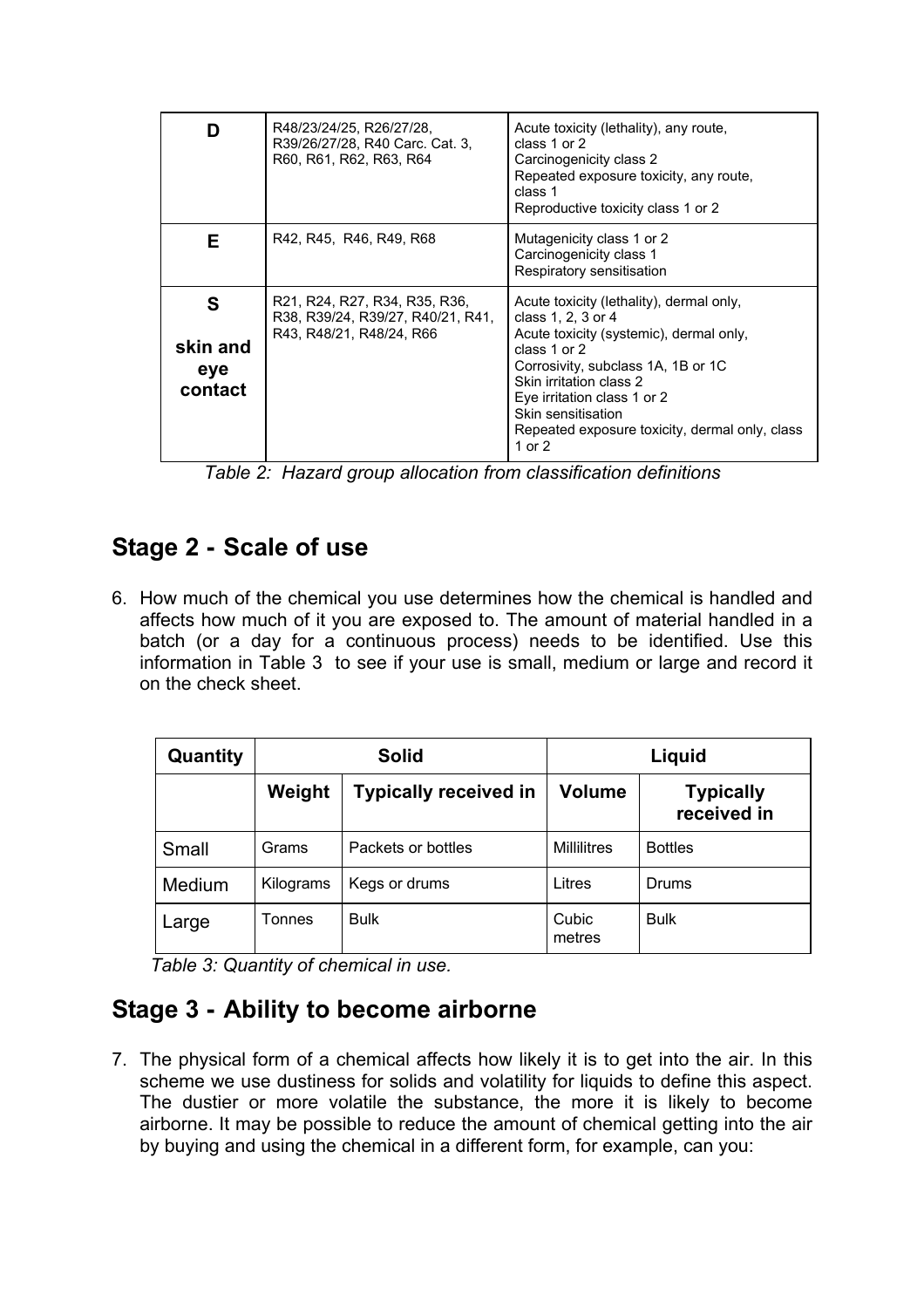- **Replace fine powders with pellets or less dusty granules?**
- **Use liquids at a lower temperature?**

#### *3a: Solids*

- 8. The dustiness of a solids is classified as low, medium or high. If you are using a solid, find the description below that best fits the substance you are using and record it on the check list.
	- Low: Pellet like solids that don't break up. Little dust is seen during use e.g. PVC pellets, waxed flakes
	- Medium: crystalline, granular solids. When used, dust is seen, but settles out quickly. Dust is left on surfaces after use e.g. soap powder.
	- High: fine, light powders. When used, dust clouds can be seen to form and remain in the air for several minutes e.g. cement, carbon black, chalk dust.

#### *3b Liquids*

9. To work out the volatility of a liquid, its boiling point needs to be found on the material safety data sheet (MSDS). This can normally be found in Section 9 of the MSDS. This scheme classifies volatility as low, medium or high.For tasks carried out at room temperature, compare the boiling point against the ranges below and record the description that best fits on the check sheet.

| $\bullet$ High | Boiling point below 50°C           |
|----------------|------------------------------------|
| Medium         | Boiling point between 50 and 150°C |
| <b>LOW</b>     | Boiling point above 150°C          |

10. For tasks carried out above room temperature, in addition to the boiling point you will need to know the process temperature. These two pieces of information are used to decide volatility from the graph below. Read across from the boiling point and up from the process temperature. The section in which the two lines meet on the graph will tell you the volatility. If you fall on a dividing line, select the higher volatility.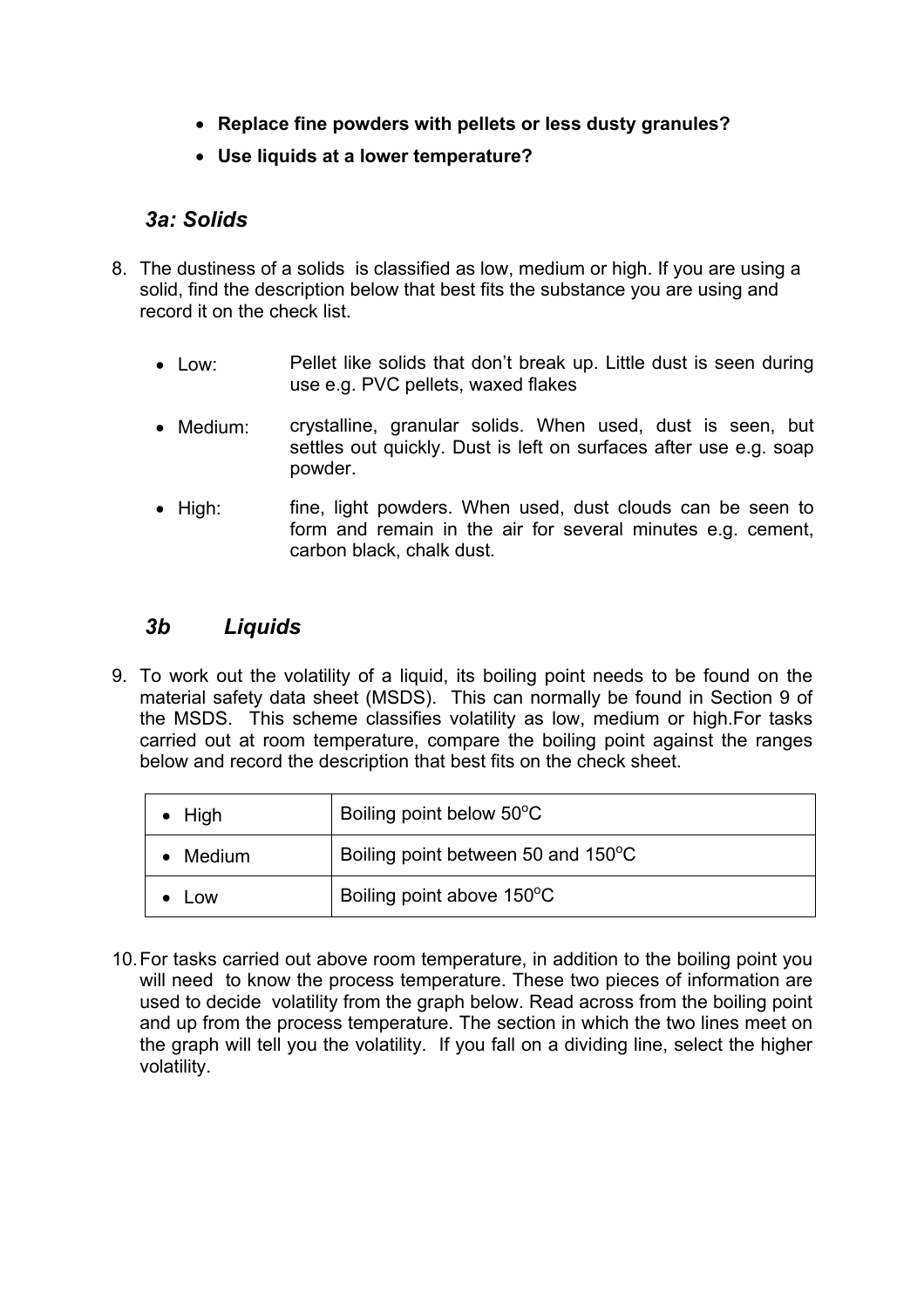

### **Stage 4 Selection of the control approach**

- 11. The check sheet will now contain all the information that is needed to work out how to control the substance. The control approach is found by first going to the hazard group to which the chemical has been allocated. Read across from the scale of use to the appropriate volatility/dustiness column. The number in the box identifies the control approach. Record the control approach number on the check sheet.
	- If the material is a pesticide, go straight to the task index at Stage 5 and follow the advice on the Control Cards that best match what you are doing.
	- If the material is not a pesticide, but has a hazard group A to E, use the information recorded on the check sheet to identify the control approach needed from Table 4.
		- o Firstly read the hazard group from the check sheet and find the part of the table that applies to that hazard group. (The table is divided into five sections, one for each of hazard bands A to E).
		- $\circ$  Secondly, find the row for the amount used within that part of the table.
		- o Finally, read across that row until you reach the dustiness or volatility description that is recorded on the check sheet. The number in the box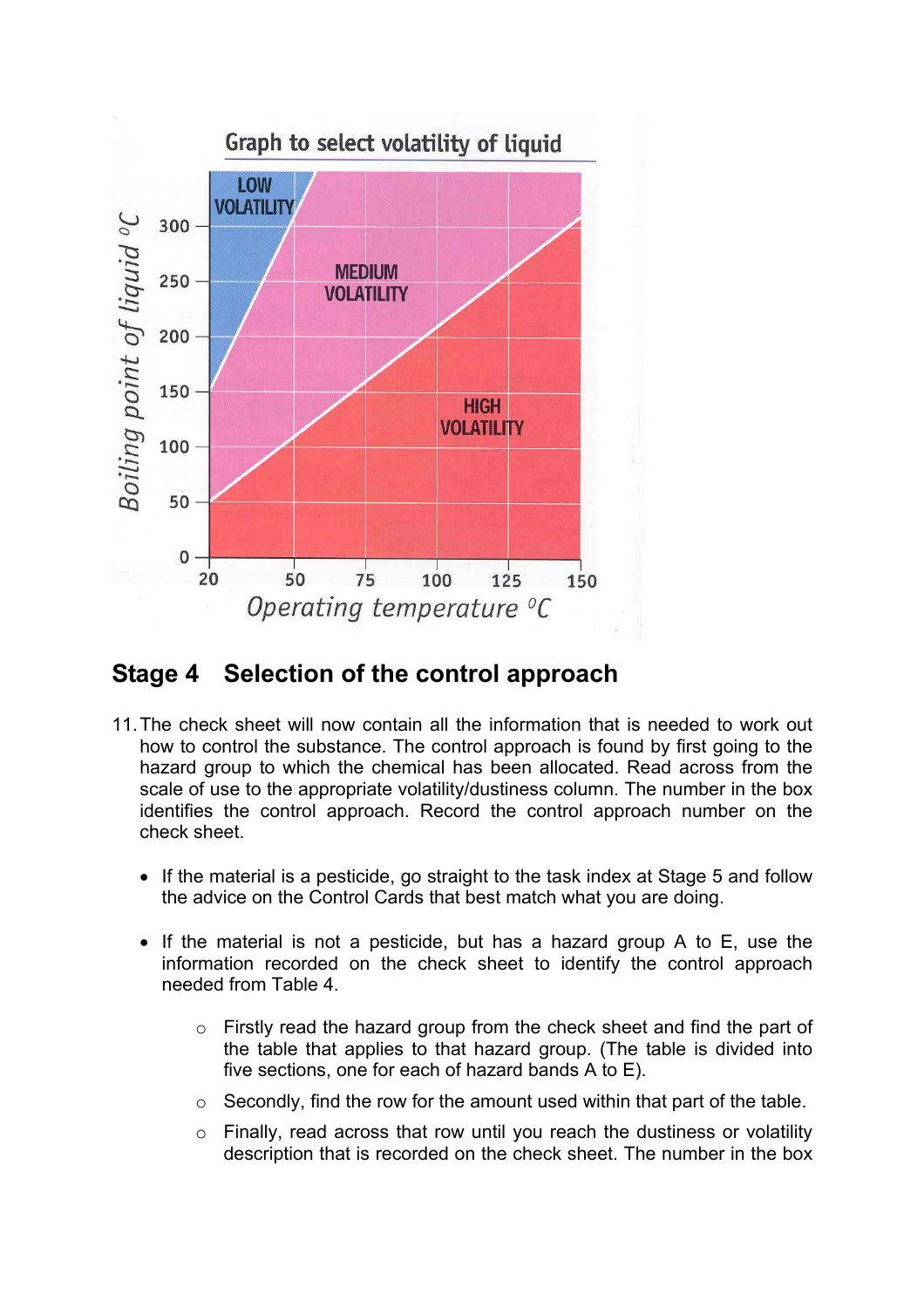is the control approach needed. Record this number on the check sheet.

o If the substance also has a hazard group S recorded, this will also be needed in Stage 5 to find the control guidance sheets that apply.

| <b>Amount</b><br>used                                         | Low dustiness or<br>volatility | <b>Medium volatility</b> | <b>Medium</b><br>dustiness | <b>High dustiness</b><br>or volatility |  |  |
|---------------------------------------------------------------|--------------------------------|--------------------------|----------------------------|----------------------------------------|--|--|
|                                                               | Hazard group A                 |                          |                            |                                        |  |  |
| <b>Small</b>                                                  | 1                              | 1                        | 1                          | 1                                      |  |  |
| <b>Medium</b>                                                 | 1                              | 1                        | 1                          | $\overline{2}$                         |  |  |
| Large                                                         | 1                              | $\overline{\mathbf{1}}$  | $\overline{2}$             | $\overline{2}$                         |  |  |
|                                                               |                                | Hazard group B           |                            |                                        |  |  |
| <b>Small</b>                                                  | 1                              | $\overline{\mathbf{1}}$  | 1                          | 1                                      |  |  |
| <b>Medium</b>                                                 | 1                              | $\overline{2}$           | $\overline{2}$             | $\overline{2}$                         |  |  |
| Large                                                         | 1                              | $\overline{2}$           | 3                          | 3                                      |  |  |
|                                                               |                                | Hazard group C           |                            |                                        |  |  |
| <b>Small</b>                                                  | 1                              | $\overline{2}$           | 1                          | $\overline{2}$                         |  |  |
| <b>Medium</b>                                                 | $\overline{2}$                 | $\overline{\mathbf{3}}$  | $\overline{\mathbf{3}}$    | 3                                      |  |  |
| Large                                                         | $\overline{2}$                 | $\overline{4}$           | $\overline{\mathbf{4}}$    | 4                                      |  |  |
| Hazard group D                                                |                                |                          |                            |                                        |  |  |
| <b>Small</b>                                                  | $\overline{2}$                 | $\overline{\mathbf{3}}$  | $\overline{2}$             | 3                                      |  |  |
| <b>Medium</b>                                                 | 3                              | $\overline{4}$           | $\overline{\mathbf{4}}$    | 4                                      |  |  |
| Large                                                         | 3                              | $\overline{\mathbf{A}}$  | $\boldsymbol{A}$           | 4                                      |  |  |
| Hazard group E                                                |                                |                          |                            |                                        |  |  |
| For all hazard group E, substances, choose control approach 4 |                                |                          |                            |                                        |  |  |

*Table 4: Control approach selection*

# **Stage 5 Find the task-specific control guidance sheet(s).**

12. Your check sheet should have identified the substance you are handling as a pesticide or it will have identified a control approach 1 - 4. It may also have identified the need for skin protection. For each of the control needs identified, go to the appropriate section below to find the task guidance sheets you need.

#### *Pesticides*

13. If the material has been identified as a pesticide, find the task control sheet or sheets from Table 5 that best describe the task or tasks you are doing.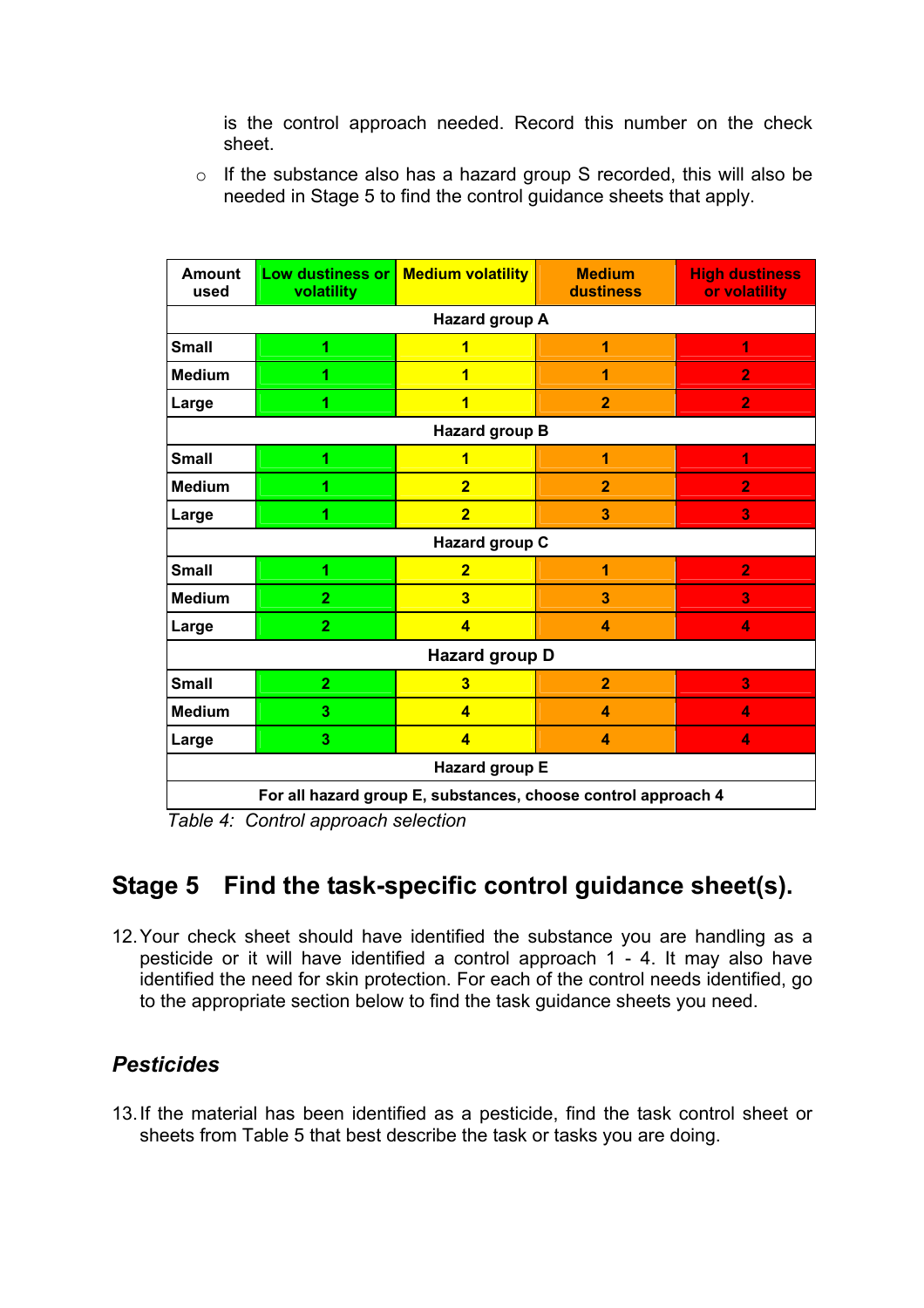| <b>Task description</b>            | <b>Task control sheet</b> |
|------------------------------------|---------------------------|
| Concentrate dilution               | P <sub>100</sub>          |
| Application (spraying and dusting) | P <sub>101</sub>          |
| Fumigation                         | P <sub>102</sub>          |
| Using poison baits?                | P <sub>103</sub>          |
| Disposing of used containers?      | P104                      |

*Table 5: Pesticide task guidance sheets*

### *Control Approach 1 - 4*

14. Table 6 contains the index of task guidance sheets for control approaches 1 - 4. For each control approach there is a general sheet which sets out the principles of the control approach and a set of dedicated guidance sheet or sheets for common activities or processes. To use Table 6, go to the section of the table that matches the control approach identified on your check sheet and look down the index of tasks. Select the task sheet or sheets that best describe the task or tasks you are doing. If you cannot find a sheet that matches what you are doing, select the general sheet for the control approach and apply the principles described to tour particular task. For example, if your check sheet identifies that you need to apply control approach 2, go to section 2 of table 6 and look down the index of sheets in the 200 series. If you are weighing out powders you will find that task sheet 211 applies, but if you are doing something that is not on the list you should use the general task sheet 200.

| <b>Task description</b>                    | <b>Task control sheet</b> |  |  |  |
|--------------------------------------------|---------------------------|--|--|--|
| <b>Control Approach 1</b>                  |                           |  |  |  |
| General principles                         | <u> 100</u>               |  |  |  |
| Sack, bottle and drum storage              | <u> 101</u>               |  |  |  |
| Bulk storage                               | <u> 102</u>               |  |  |  |
| Removing waste from air cleaning unit      | 103                       |  |  |  |
| <b>Control Approach 2</b>                  |                           |  |  |  |
| General principles                         | <u> 200</u>               |  |  |  |
| Ventilated workbench or cupboard           | 201                       |  |  |  |
| <b>Ventilated booth</b>                    | 202                       |  |  |  |
| Removing waste from air cleaning unit      | 203                       |  |  |  |
| Conveyor transfer                          | <u> 204</u>               |  |  |  |
| Sack filling                               | 205                       |  |  |  |
| Sack emptying                              | 206                       |  |  |  |
| Charging reactor or mixer from sack or keg | <u> 207</u>               |  |  |  |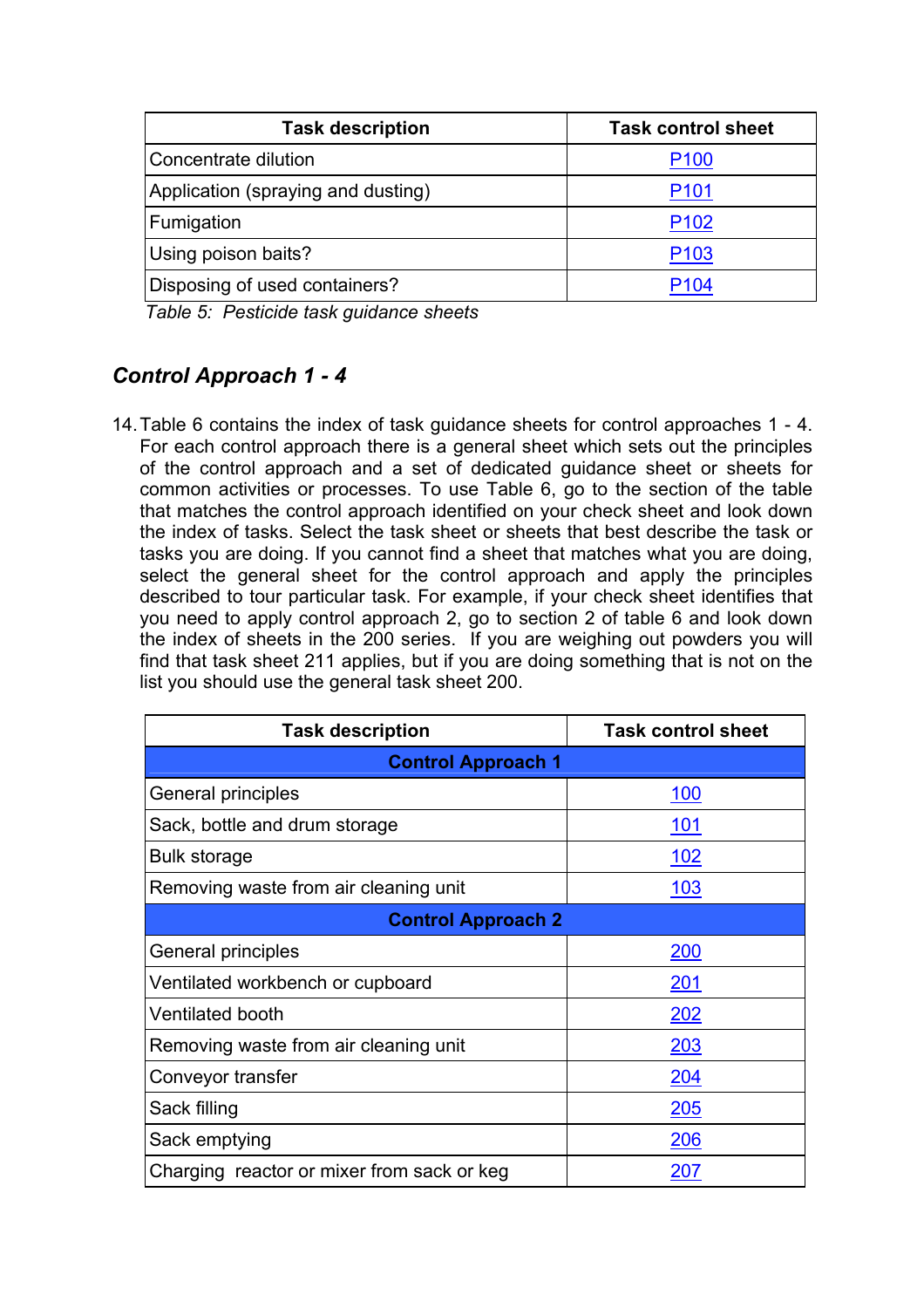| IBC filling and emptying                       | 208        |  |  |  |
|------------------------------------------------|------------|--|--|--|
| Drum filling                                   | 209        |  |  |  |
| Drum emptying with a drum pump                 | 210        |  |  |  |
| Weighing solids                                | 211        |  |  |  |
| Mixing liquids with liquids or solids          | 212        |  |  |  |
| Mixing solids                                  | 213        |  |  |  |
| Sieving                                        | 214        |  |  |  |
| Screening                                      | 215        |  |  |  |
| Spray painting                                 | 216        |  |  |  |
| Pickling / Plating bath                        | 217        |  |  |  |
| Vapour degreasing bath                         | 218        |  |  |  |
| Tray drying oven                               | 219        |  |  |  |
| Pelletising                                    | <b>220</b> |  |  |  |
| Tablet press                                   | 221        |  |  |  |
| <b>Control Approach 3</b>                      |            |  |  |  |
| General principles                             | 300        |  |  |  |
| Glove box                                      | <u>301</u> |  |  |  |
| Removing waste from extraction unit            | 302        |  |  |  |
| <b>Transferring solids</b>                     | <u>303</u> |  |  |  |
| High throughput sack emptying                  | 304        |  |  |  |
| Drum filling                                   | <u>305</u> |  |  |  |
| Drum emptying                                  | <u>306</u> |  |  |  |
| IBC filling and emptying (solids)              | <u>307</u> |  |  |  |
| IBC filling and emptying (liquids)             | <u>308</u> |  |  |  |
| Tanker filling and emptying (solids)           | <b>309</b> |  |  |  |
| Tanker filling and emptying (liquids)          | <u>310</u> |  |  |  |
| Keg filling                                    | <u>311</u> |  |  |  |
| Transferring liquid by pump                    | <u>312</u> |  |  |  |
| Filling small containers (packets and bottles) | <u>313</u> |  |  |  |
| Weighing solids using a load cell              | <u>314</u> |  |  |  |
| Weighing liquids using a load cell             | <u>315</u> |  |  |  |
| Mixing solids                                  | <u>316</u> |  |  |  |
| Mixing liquids with liquids or solids          | <u>317</u> |  |  |  |
| Vapour degreasing bath                         | <u>318</u> |  |  |  |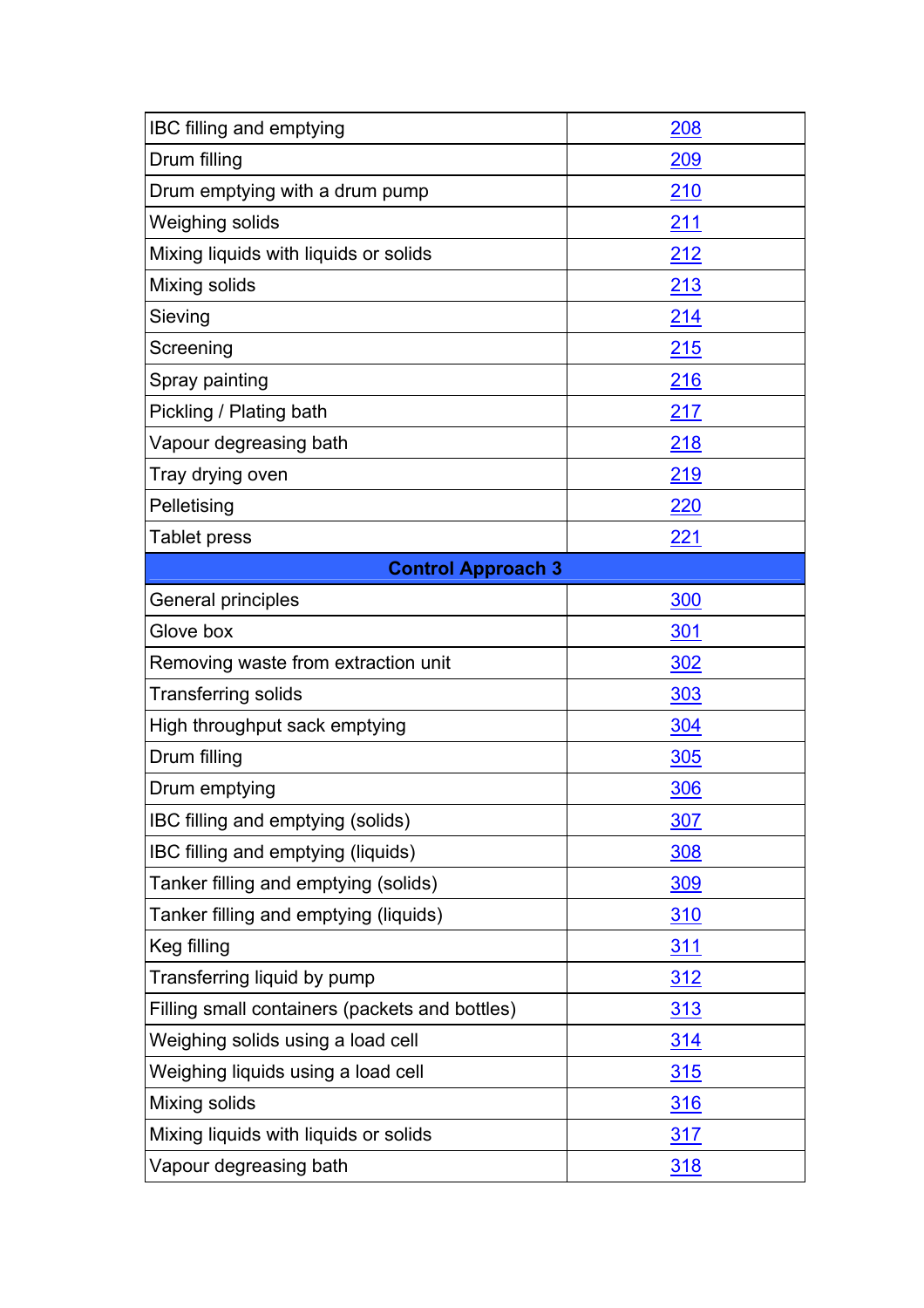| <b>Control Approach 4</b>                |     |  |
|------------------------------------------|-----|--|
| General principles                       | 400 |  |
| Table 6: Inhalation tack quidance shoots |     |  |

*Table 6: Inhalation task guidance sheets*

#### *Skin and respiratory protection*

- 15. If the substance has been allocated to the skin hazard group, then you will need to read sheet [Sk100](http://www.ilo.org/public/english/protection/safework/ctrl_banding/toolkit/tcs-sk100.pdf).
- 16. If you are undertaking a task where the guidance sheets suggests that respiratory protective equipment is appropriate (such as cleaning up a spill), then you should look at sheet [R100](http://www.ilo.org/public/english/protection/safework/ctrl_banding/toolkit/tcs-r100.pdf)

|                                                       | <b>Task control sheet</b> |
|-------------------------------------------------------|---------------------------|
| How to reduce skin contact with hazardous substances  | <b>Sk100</b>              |
| Selection and use of respiratory protective equipment | R <sub>100</sub>          |

*Table 7: Skin task guidance sheets*

#### *Safety and environmental issues*

- 17. The above series of task guidance sheets are designed to protect human health against the harmful effects caused by high exposures to hazardous substances. However many substances can also cause harm by burning, or can harm the environment if they escape from the factory. The equipment used to process the substances can also harm you. Where appropriate flammability and explosivity needs are identified on the task guidance sheets.
- 18. To protect you from harm fropm the machinery the guidance sheets often refer to a system of work called a 'permit to work' for maintenance activities. One of the key features of a permit to work system is a 'lock–out / tag-out' control system, which prevents the operation of machinery whilst maintenance is undertaken. The key features of this system are described in **sheet [S100](http://www.ilo.org/public/english/protection/safework/ctrl_banding/toolkit/tcs-s100.pdf)**.
- 19. If you discharge waste materials to land, air or water, **task control sheets [E100,](http://www.ilo.org/public/english/protection/safework/ctrl_banding/toolkit/tcs-e100.pdf) [E200](http://www.ilo.org/public/english/protection/safework/ctrl_banding/toolkit/tcs-e200.pdf) and [E300](http://www.ilo.org/public/english/protection/safework/ctrl_banding/toolkit/tcs-e300.pdf)** may be useful as they give advice on how to reduce damaging emissions. Table 8 lists the safety and environmental task guidance sheets.

| <b>Sheet description</b>                | <b>Task control sheet</b> |  |
|-----------------------------------------|---------------------------|--|
| <b>Safety</b>                           |                           |  |
| Key features of Lock-out/tag-out system | S <sub>100</sub>          |  |
| <b>Environment</b>                      |                           |  |
| Control of emissions to air             | ≡1ດດ                      |  |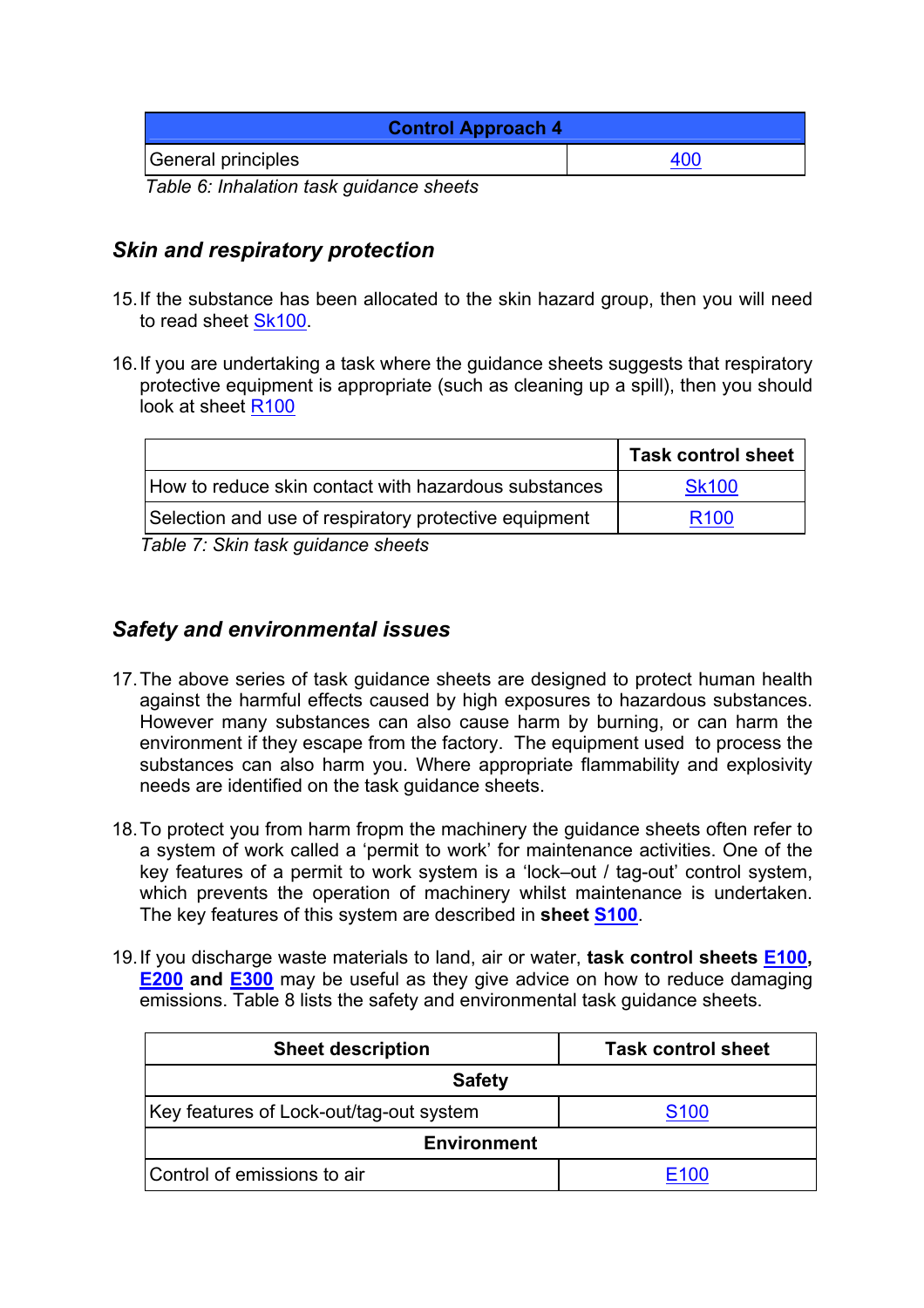| Control of emissions to water | E200 |
|-------------------------------|------|
| Safe disposal of solid waste  | E300 |

*Table 8: Safety and Environmental task control sheets*